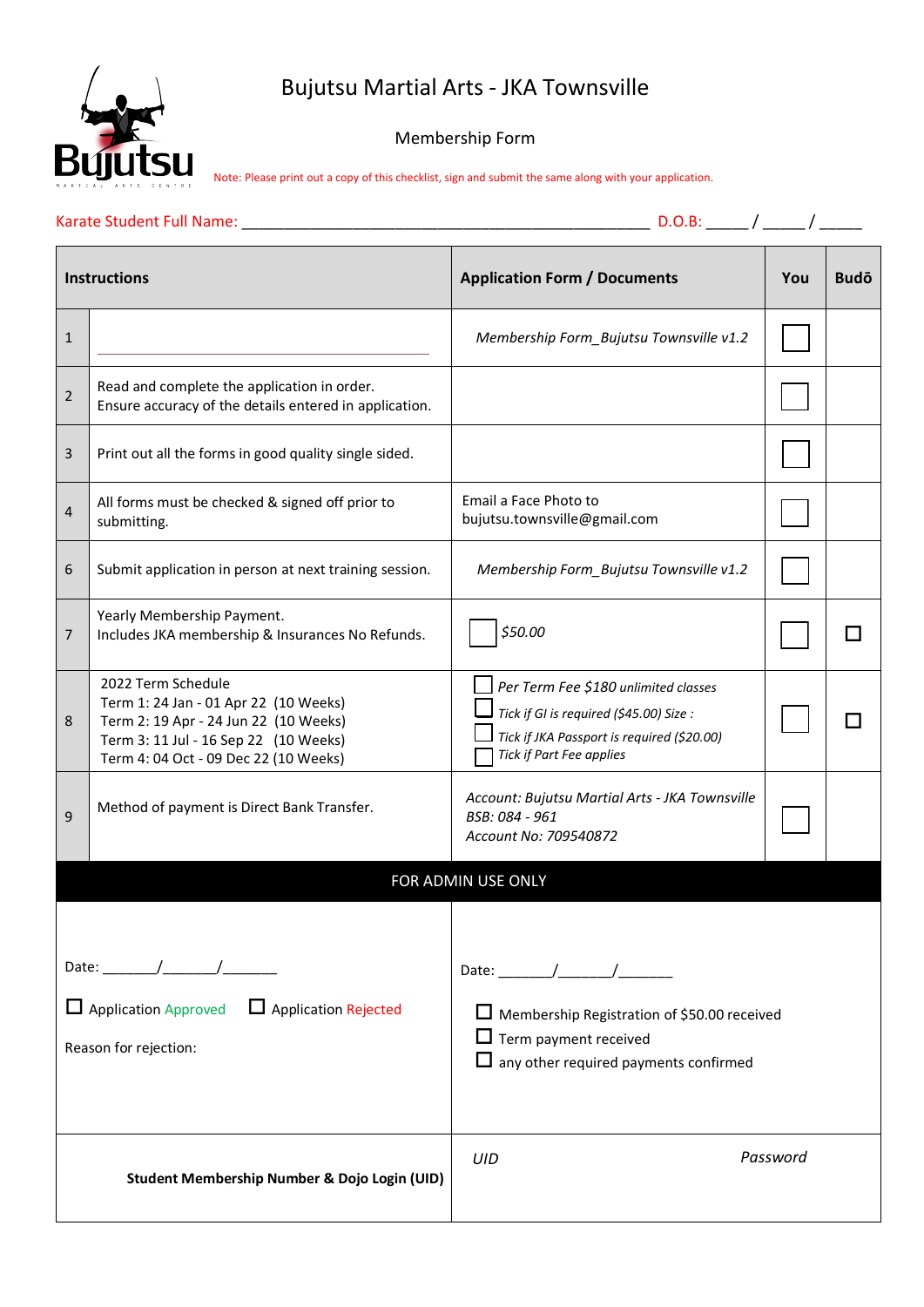# **JKA/WF AUSTRALIA** *PRE-PARTICIPATION QUESTIONNAIRE*

All information on this sheet is confidential. Access to this sheet is limited to the National/ State Management Committee, First Aider and Coach/Instructor.

| <b>Personal Details</b>                                                                                                                    |                                                                                                          |                                                                                                                                                                                                                                                      |  |  |  |  |  |  |
|--------------------------------------------------------------------------------------------------------------------------------------------|----------------------------------------------------------------------------------------------------------|------------------------------------------------------------------------------------------------------------------------------------------------------------------------------------------------------------------------------------------------------|--|--|--|--|--|--|
| Surname                                                                                                                                    |                                                                                                          | Given<br>Name(s)                                                                                                                                                                                                                                     |  |  |  |  |  |  |
| <b>Street</b><br>Address                                                                                                                   |                                                                                                          | Home<br>Phone                                                                                                                                                                                                                                        |  |  |  |  |  |  |
| Suburb<br>Town/City                                                                                                                        |                                                                                                          | $\sqrt{2}$<br>Date of Birth                                                                                                                                                                                                                          |  |  |  |  |  |  |
| <b>State</b>                                                                                                                               | Postcode                                                                                                 | Email                                                                                                                                                                                                                                                |  |  |  |  |  |  |
| F<br>Sex<br>M                                                                                                                              |                                                                                                          |                                                                                                                                                                                                                                                      |  |  |  |  |  |  |
|                                                                                                                                            |                                                                                                          | <b>Emergency Contact</b>                                                                                                                                                                                                                             |  |  |  |  |  |  |
| Surname                                                                                                                                    |                                                                                                          | Given<br>Name(s)                                                                                                                                                                                                                                     |  |  |  |  |  |  |
|                                                                                                                                            |                                                                                                          | Phone                                                                                                                                                                                                                                                |  |  |  |  |  |  |
|                                                                                                                                            |                                                                                                          | <b>Medical Details</b>                                                                                                                                                                                                                               |  |  |  |  |  |  |
| Epilepsy<br>Hapatitis<br><b>Diabetes</b><br><b>Heart Problems</b><br>Heart Murmur<br>Hernia                                                | $\rm No$<br>Yes<br>Yes<br>No<br>$\rm No$<br>Yes<br>Yes<br>$\rm No$<br>$\overline{N}$<br>Yes<br>No<br>Yes | <b>Asthma / Allergies</b><br>Do you suffer from asthma or Allergies?<br>Yes<br>$\rm No$<br>If yes, do you take medication?<br>Yes<br>$\rm No$<br>Are there any past injuries that may<br>Yes<br>No<br>affect your performance<br>If yes, please list |  |  |  |  |  |  |
| To the best of my knowledge, all information contained on this sheet is correct<br>(if under 18 please have parent or legal guardian sign) |                                                                                                          |                                                                                                                                                                                                                                                      |  |  |  |  |  |  |
| Signature                                                                                                                                  |                                                                                                          | Date                                                                                                                                                                                                                                                 |  |  |  |  |  |  |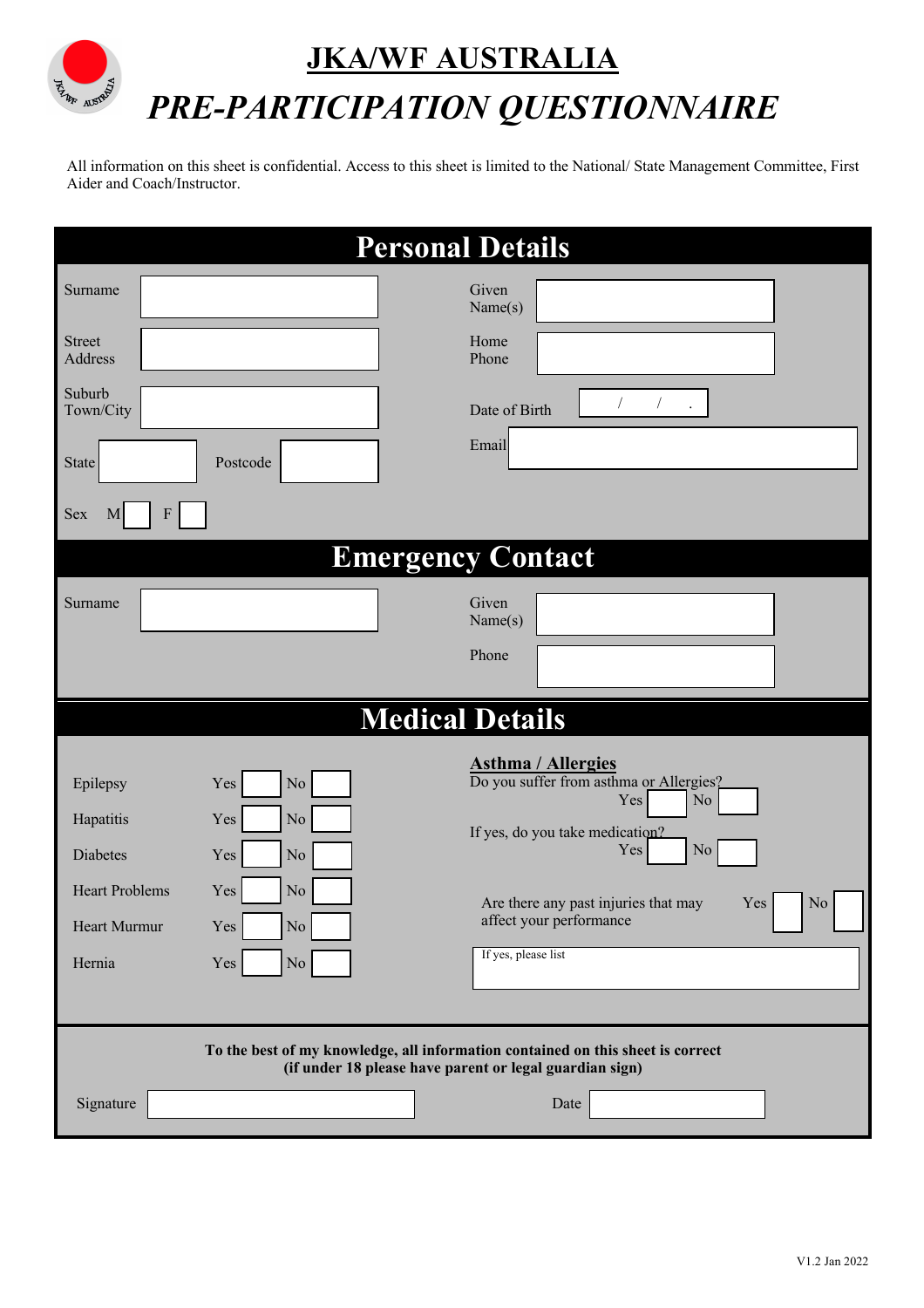|                                           |                                                                                                                                                                                                                                                                                             | Japan Karate Association World Federation of Australia                                                                                                                                                                                                                                                                                                                                 |  |
|-------------------------------------------|---------------------------------------------------------------------------------------------------------------------------------------------------------------------------------------------------------------------------------------------------------------------------------------------|----------------------------------------------------------------------------------------------------------------------------------------------------------------------------------------------------------------------------------------------------------------------------------------------------------------------------------------------------------------------------------------|--|
| <b>HAR AUSTRAL</b>                        | <b>APPLICATION</b><br><b>FOR</b><br><b>MEMBERSHIP</b>                                                                                                                                                                                                                                       |                                                                                                                                                                                                                                                                                                                                                                                        |  |
|                                           | Club Name: Bujutsu Martial Arts - JKA Townsville                                                                                                                                                                                                                                            |                                                                                                                                                                                                                                                                                                                                                                                        |  |
|                                           |                                                                                                                                                                                                                                                                                             | Surname: Civen Names: Civen Names:                                                                                                                                                                                                                                                                                                                                                     |  |
|                                           |                                                                                                                                                                                                                                                                                             |                                                                                                                                                                                                                                                                                                                                                                                        |  |
|                                           |                                                                                                                                                                                                                                                                                             |                                                                                                                                                                                                                                                                                                                                                                                        |  |
|                                           |                                                                                                                                                                                                                                                                                             |                                                                                                                                                                                                                                                                                                                                                                                        |  |
|                                           |                                                                                                                                                                                                                                                                                             |                                                                                                                                                                                                                                                                                                                                                                                        |  |
|                                           | How did you hear about the Club?                                                                                                                                                                                                                                                            |                                                                                                                                                                                                                                                                                                                                                                                        |  |
| Please tick the appropriate box. Are you? | <b>Medical Questionnaire</b><br>specific safety precautions necessary for you and the people you are training with.<br>A.D.D. OR SIMILAR: $Yes \Box No \Box$ DIABETIC: $Yes \Box No \Box$<br>Do you suffer from any other condition that may endanger your safety or that of others: Yes No | This questionnaire should cover any conditions, which may affect your physical ability. This is to highlight to your instructor any<br>$\overline{AB}$ ASTHMATIC: Yes $\Box$ No $\Box$ BPILEPTIC: Yes $\Box$ No $\Box$ AFFECTED BY HEART CONDITION: Yes $\Box$ No<br>If you ticked "YES" to any of the above, please elaborate with specifics: (A medical certificate may be required) |  |
|                                           |                                                                                                                                                                                                                                                                                             |                                                                                                                                                                                                                                                                                                                                                                                        |  |

### **MEMBERSHIP DELARATION**

In consideration of the Japan Karate Association World Federation of Australia, hereinafter called the Association.

- 1. I warrant that I am physically and medically able to engage in normal the routine of exercise.
- 2. While the Association will exercise all proper care in the conduct of its Dojo's I will attend the same entirely at my own risk. Neither the Association, its Instructors, servants nor individuals shall be responsible for any personal or bodily injury which I may suffer while at a Dojo of the Association. Further, I hereby indemnify and hold harmless the Association, its Instructors, servants and all other persons from and against all legal liability (contractual or otherwise) to me in respect of bodily injury and/or damage or loss of property, arising by any means whatsoever, including the negligence or default (wilful or otherwise) of the Association, its Instructors, servants or any one or more of them or any person for whose negligence or default the Association is or maybe liable or raising out any defect, whether latent or patent in the equipment or premises of the Association. I the undersigned do hereby pledge that I will at all times obey the Rules and Regulations as set down by the Association. I further agree that if I resign from the Association or if at any time, I am found guilty of any infringement of the Rules and Regulations which results in my expulsion, I will not be entitled to any reimbursement of fees.

| SIGNATURE OF APPLICANT:                     | DATE: |
|---------------------------------------------|-------|
| PARENT/GUARDIAN (If under 18 years of age): |       |

Please Note: No Refunds